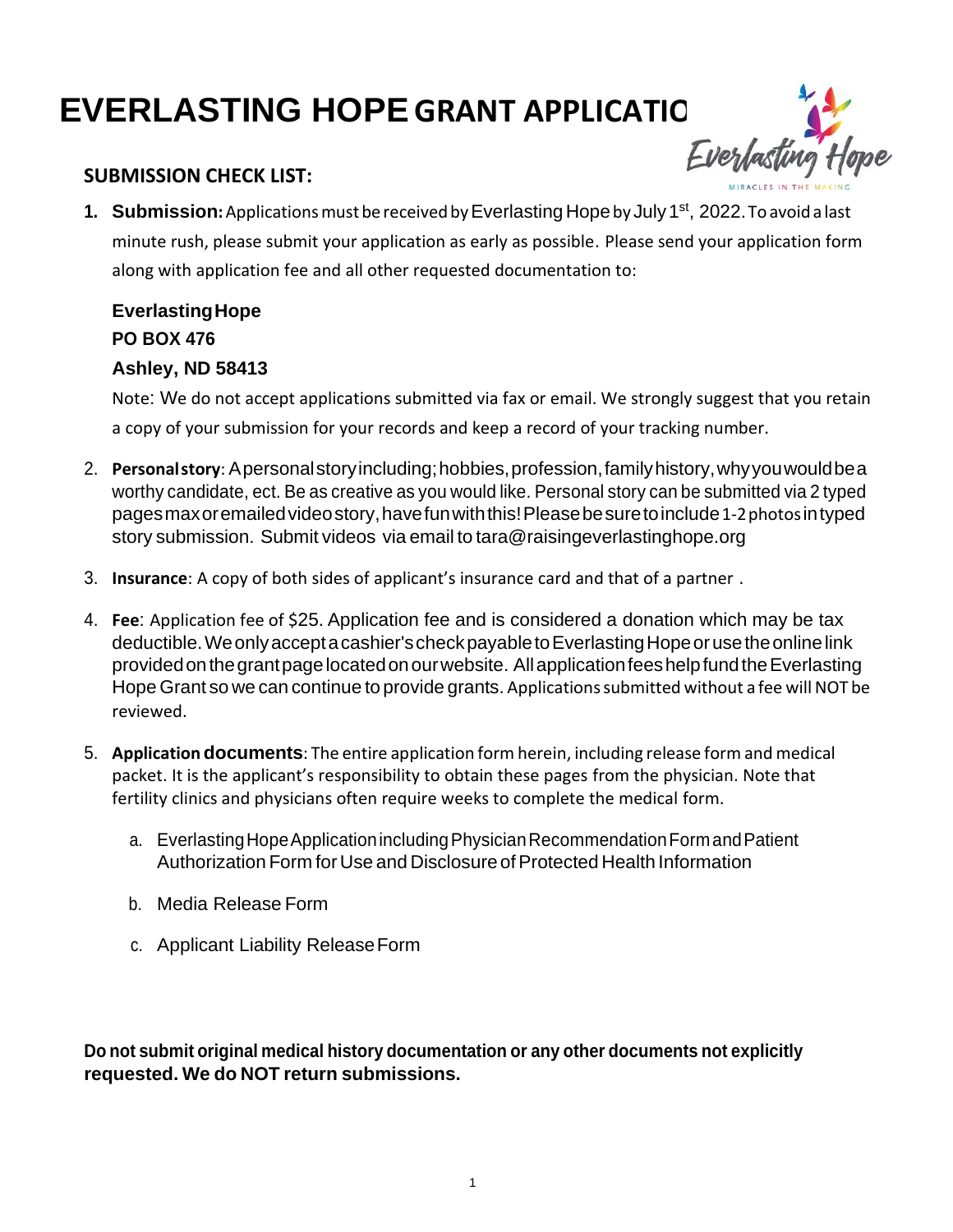### **GRANT PROCESS:**

- All Applicants (and Co-Applicants) are expected to fully complete, execute and provide the documents and other information set forth on the Everlasting Hope Grant Application Checklist. Applications WILL NOT be considered if not fully complete, so please take the time to review and complete the Application Checklist to ensure your Application is complete.
- All Applicants will have to complete the Grant Application within the time frame and any additionaldocumentationlistedwithintheApplicationChecklist.Applicationsmustbe received by Everlasting Hope by the deadline date of July 1<sup>st</sup>, 2022. No late submissions accepted.
- After all Applications are received, the Board of Directors of Everlasting Hope will meet to review the Applications and determine which Applicant(s) will receive a Grant. The number of Grants awarded will vary from year to year. Everlasting Hope Grant amounts will be dependent on fundraising efforts and donations collected by Everlasting Hope. While we would love to offer grants to every applicant, please note not all applicants will receive grants. Even though we would like to, we cannot fund all those who apply.
- The chosen Applicant(s) shall be notified of the Board of Directors' decision in August 2022. ApplicantswhoarenotchosenshallbenotifiedoftheBoardofDirectorsdecisionafterall chosen Applicants have accepted the Grants.
- Please do not contact Everlasting Hope during the review process. A Member of the Board of Directors will notify you to confirm receipt of your Application and will contact you if more information is required.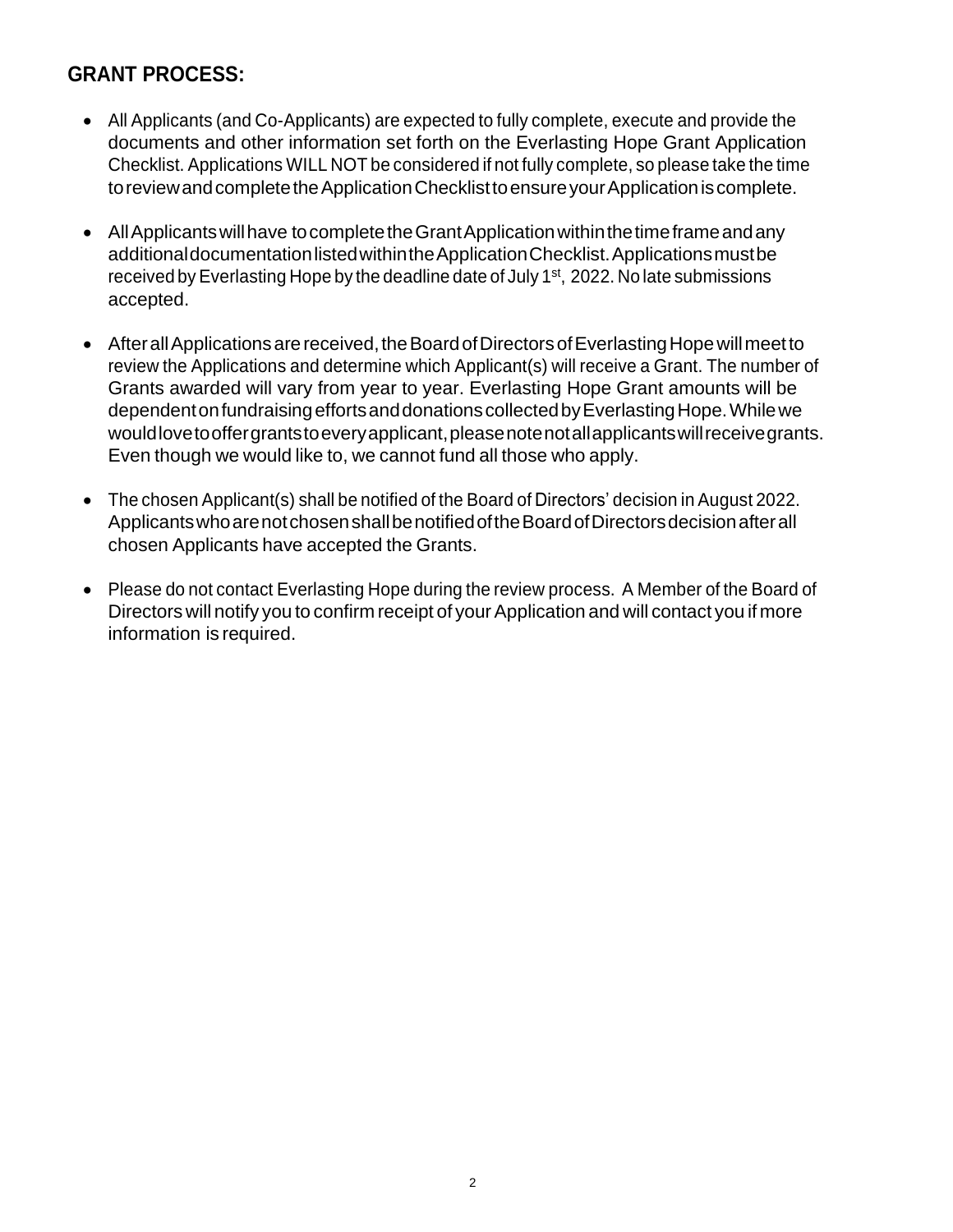#### **SECTION #1: PERSONAL INFORMATION**

#### Name of Applicant:

| Applicant's Partner (if applicable): |
|--------------------------------------|
|                                      |

Home address: (street address, city, state, zip code)

| Applicant's age:                                   | Partner's age: | Age(s) of children (if any):                     |
|----------------------------------------------------|----------------|--------------------------------------------------|
|                                                    |                |                                                  |
| Email address:                                     |                | Military service (applicant or partner): explain |
|                                                    |                |                                                  |
| Re-enter email address (Print in capital letters): |                |                                                  |
| Daytime phone:                                     |                | Evening phone:                                   |
|                                                    |                |                                                  |

I am a:  $\int$  1st time applicant  $\int$  2nd time applicant  $\int$  3rd time applicant

| <b>SECTION #2: REQUESTED GRANT AMOUNT</b>                                                                                                                                                                                         |  |                                 |                 |  |  |  |
|-----------------------------------------------------------------------------------------------------------------------------------------------------------------------------------------------------------------------------------|--|---------------------------------|-----------------|--|--|--|
| Procedure needed:                                                                                                                                                                                                                 |  |                                 |                 |  |  |  |
| Cost breakdown (do not attach clinic cost sheets):                                                                                                                                                                                |  |                                 |                 |  |  |  |
|                                                                                                                                                                                                                                   |  | Anesthesia: \$ ________________ |                 |  |  |  |
| Lab fees: $\frac{2}{3}$ 2 2 3 3 4 5 5 6 6 7 7 8 7 7 8 7 7 8 7 7 8 7 7 8 7 7 8 7 7 8 7 7 8 7 7 8 7 7 8 7 7 8 7 7 8 7 7 8 7 7 8 7 7 8 7 7 8 7 7 8 7 7 8 7 7 8 7 7 8 7 7 8 7 7 8 7 7 8 7 7 8 7 7 8 7 7 8 7 7 8 7 7 8 7 7 8 7 7 8 7 7 |  |                                 | Other*: $\oint$ |  |  |  |
|                                                                                                                                                                                                                                   |  |                                 |                 |  |  |  |
|                                                                                                                                                                                                                                   |  |                                 |                 |  |  |  |
|                                                                                                                                                                                                                                   |  | $\frac{1}{2}$                   |                 |  |  |  |
|                                                                                                                                                                                                                                   |  |                                 |                 |  |  |  |

\* *"Other" expenses can include egg donor or surrogacy fees, genetic testing, etc. You will be asked to detail these procedures and fees in the next section.*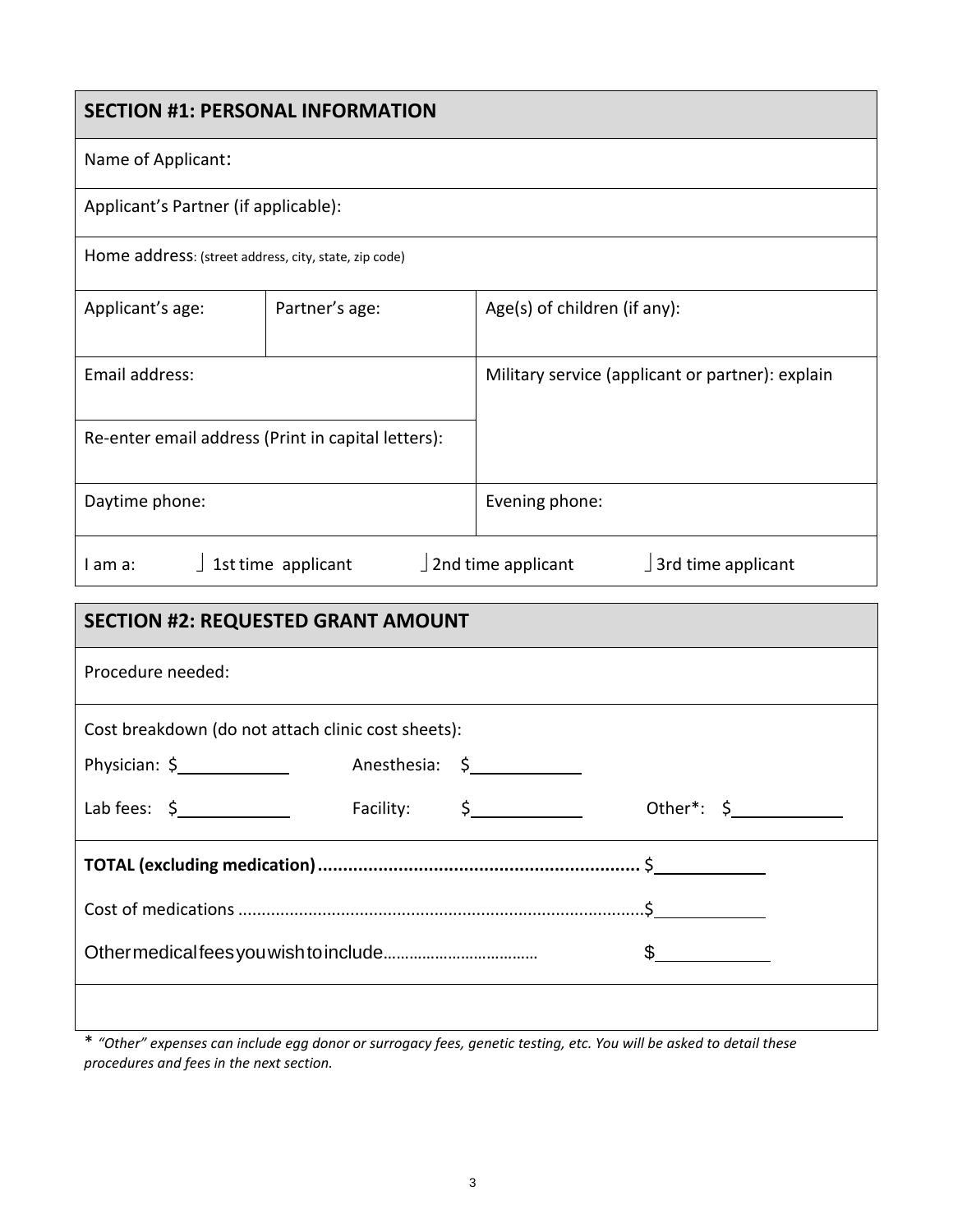| <b>SECTION #3: EXPLANATION OF "OTHER EXPENSES"</b>                                                                                                                                             |                                          |                               |  |    |  |  |  |
|------------------------------------------------------------------------------------------------------------------------------------------------------------------------------------------------|------------------------------------------|-------------------------------|--|----|--|--|--|
| 1. Genetic testing:                                                                                                                                                                            |                                          |                               |  |    |  |  |  |
| Are you doing genetic testing of any type, eg. CCS, PGS, PGD? $\Box$ Yes $\Box$ No                                                                                                             |                                          |                               |  |    |  |  |  |
|                                                                                                                                                                                                |                                          |                               |  |    |  |  |  |
| 2. Egg donation:                                                                                                                                                                               |                                          |                               |  |    |  |  |  |
| Are you using an egg donor? $\exists$ Yes $\exists$ No Total cost: \$ ______________. If yes:                                                                                                  |                                          |                               |  |    |  |  |  |
| a) Is this donor contracted through an agency or is it a friend/relative?                                                                                                                      |                                          |                               |  |    |  |  |  |
|                                                                                                                                                                                                |                                          |                               |  |    |  |  |  |
| c) Are you doing a fresh or frozen transfer? ___________________________________                                                                                                               |                                          |                               |  |    |  |  |  |
| Please itemize the associated costs of egg donation (use separate sheet if necessary):                                                                                                         |                                          |                               |  |    |  |  |  |
|                                                                                                                                                                                                |                                          |                               |  |    |  |  |  |
|                                                                                                                                                                                                |                                          |                               |  |    |  |  |  |
| When do you anticipate being ready for embryo implantation? ____________________                                                                                                               |                                          |                               |  |    |  |  |  |
| 3. Surrogacy                                                                                                                                                                                   |                                          |                               |  |    |  |  |  |
| Are you using a surrogate to carry? $\Box$ Yes $\Box$ No Total cost: \$                                                                                                                        |                                          |                               |  |    |  |  |  |
| a) If yes: are you using a "known" surrogate or one hired through an agency? If agency, please                                                                                                 |                                          |                               |  |    |  |  |  |
| name:                                                                                                                                                                                          |                                          |                               |  |    |  |  |  |
| b) Are you doing a fresh or frozen transfer?                                                                                                                                                   |                                          |                               |  |    |  |  |  |
| Please indicate the cost of each item if applicable:                                                                                                                                           |                                          |                               |  |    |  |  |  |
| a. Medical clearance for surrogate                                                                                                                                                             | \$                                       | b. Psych evaluation           |  | \$ |  |  |  |
| c. Insurance for surrogate                                                                                                                                                                     | \$                                       | d. Legal for surrogate and IP |  | \$ |  |  |  |
| e. Agency fee                                                                                                                                                                                  | \$<br>\$<br>Surrogate compensation<br>f. |                               |  |    |  |  |  |
| g. Clinic fees for transfer                                                                                                                                                                    | \$<br>\$<br>h. Medication costs          |                               |  |    |  |  |  |
| Note: If using a surrogate, the medical evaluation form must be completed for the surrogate. If the<br>surrogate is provided by an agency, the agency must provide proof of medical clearance. |                                          |                               |  |    |  |  |  |

4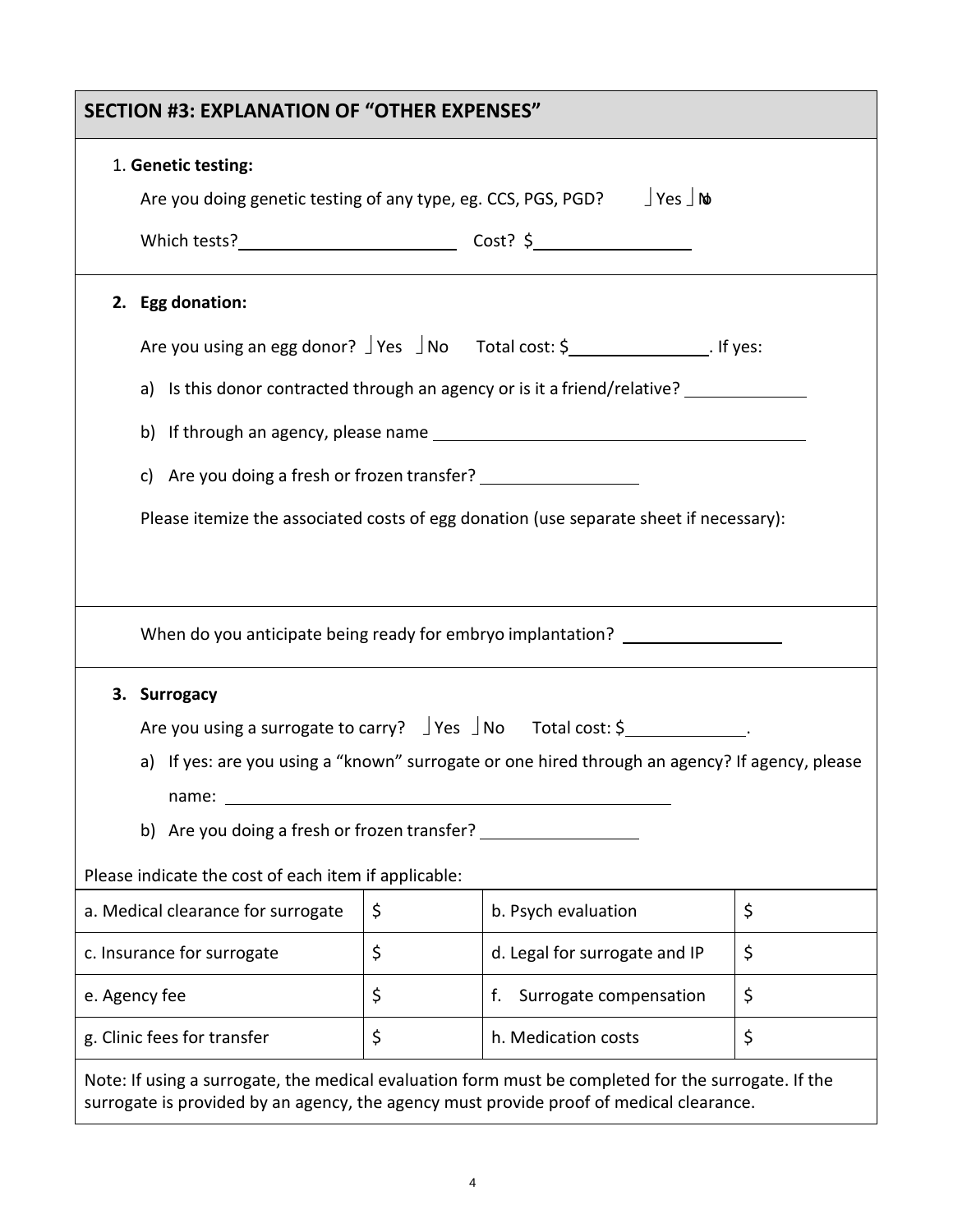| SECTION #4: EMPLOYMENT HISTORY (for previous three years)   |                                                            |                      |  |  |  |  |
|-------------------------------------------------------------|------------------------------------------------------------|----------------------|--|--|--|--|
| <b>APPLICANT:</b>                                           | Current employer, including contact information:           |                      |  |  |  |  |
|                                                             | Work phone:<br>Job Title:                                  |                      |  |  |  |  |
|                                                             | Dates of employment:<br>Annual salary:                     |                      |  |  |  |  |
|                                                             | Previous employer, including contact information:          |                      |  |  |  |  |
|                                                             | Job Title:<br>Work phone:                                  |                      |  |  |  |  |
|                                                             | Annual salary:                                             | Dates of employment: |  |  |  |  |
| <b>PARTNER:</b>                                             | Partner's current employer, including contact information: |                      |  |  |  |  |
|                                                             | Job Title:                                                 | Work phone:          |  |  |  |  |
|                                                             | Annual salary:                                             | Dates of employment: |  |  |  |  |
| Partner's previous employer, including contact information: |                                                            |                      |  |  |  |  |
|                                                             | Job Title:                                                 | Work phone:          |  |  |  |  |
|                                                             | Annual salary:                                             | Dates of employment: |  |  |  |  |

# **\*Attach any additional employment history**.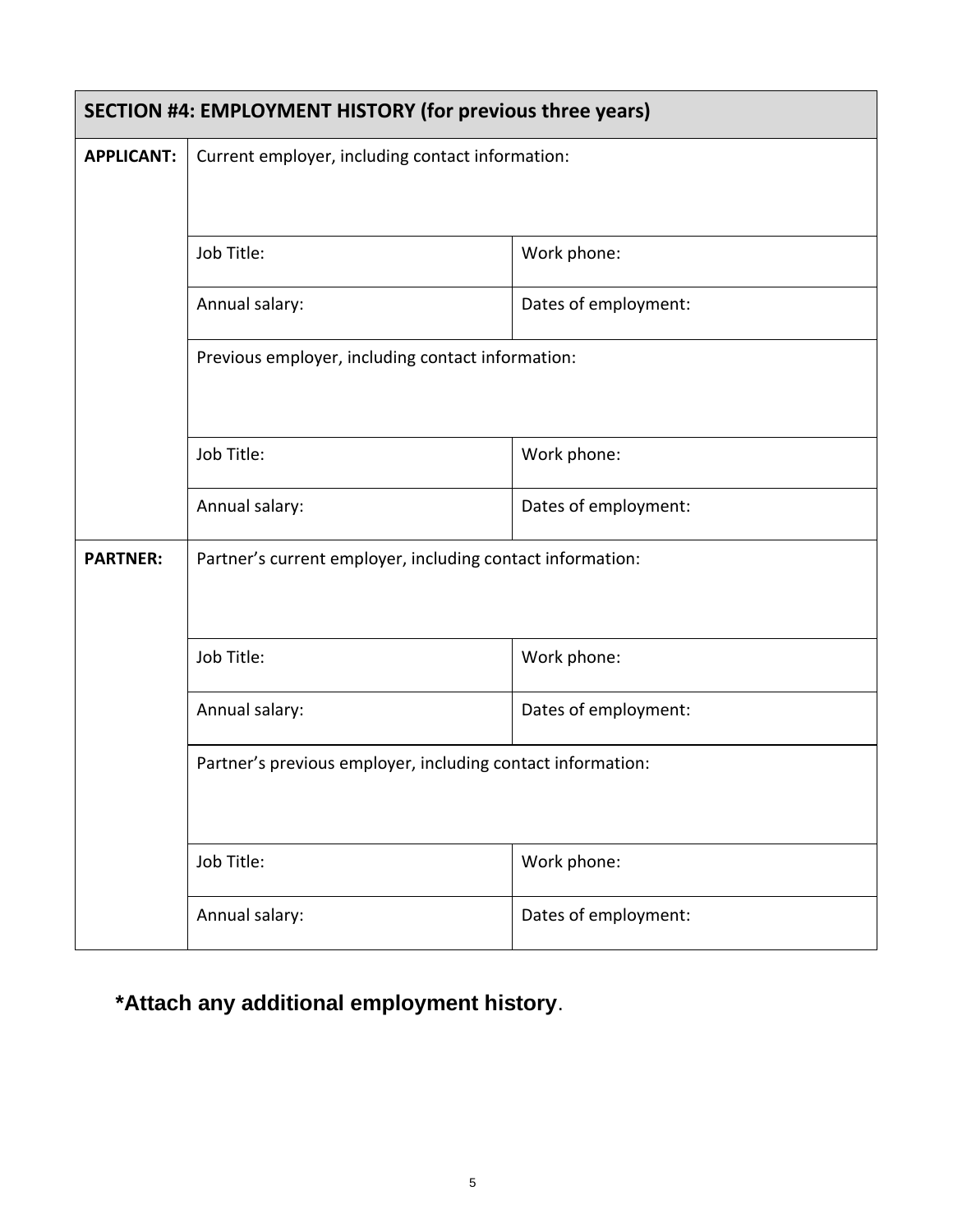|                   | <b>SECTION #5: EDUCATION HISTORY</b>         |                     |  |  |  |  |  |
|-------------------|----------------------------------------------|---------------------|--|--|--|--|--|
| <b>APPLICANT:</b> | Applicant's Education/Profession:            |                     |  |  |  |  |  |
|                   |                                              |                     |  |  |  |  |  |
|                   | Last School Attended:                        | Date of Graduation: |  |  |  |  |  |
|                   |                                              |                     |  |  |  |  |  |
|                   | <b>Highest Degree Earned:</b>                |                     |  |  |  |  |  |
| <b>PARTNER:</b>   | Applicant's Education/Profession:            |                     |  |  |  |  |  |
|                   |                                              |                     |  |  |  |  |  |
|                   | Last School Attended:<br>Date of Graduation: |                     |  |  |  |  |  |
|                   |                                              |                     |  |  |  |  |  |
|                   | <b>Highest Degree Earned:</b>                |                     |  |  |  |  |  |

### **SECTION #6: CRIMINAL BACKGROUND**

Have you (or your partner if applicable) been convicted of a felony or misdemeanor? If so, please provide details: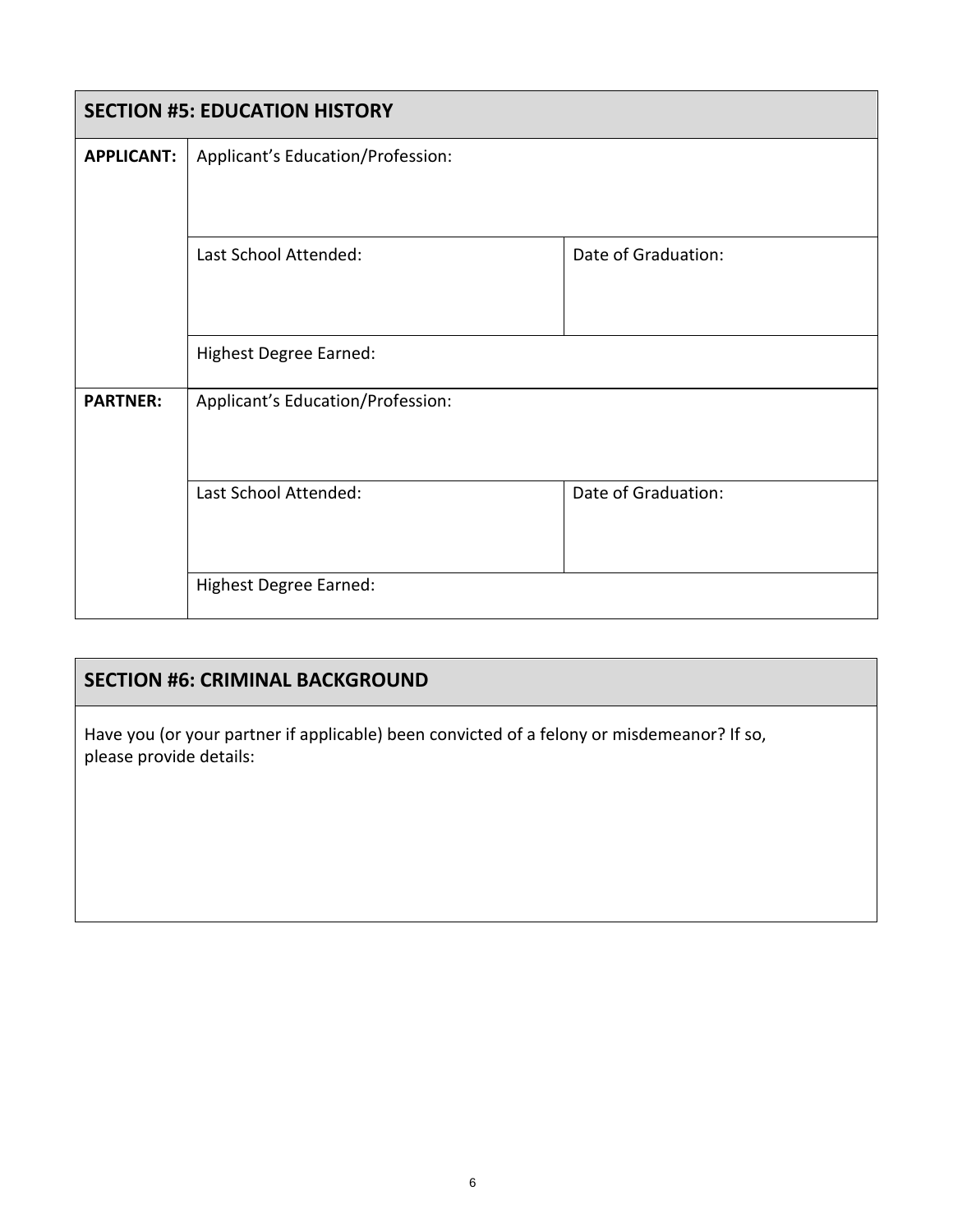### **SECTION #7: FINANCIAL INFORMATION - INCOME**

|         | Total monthly household income before taxes: \$  |    |    |                                                                   |    |  |
|---------|--------------------------------------------------|----|----|-------------------------------------------------------------------|----|--|
|         | a. Monthly income: salary, wages                 | \$ |    | b. Self-Employment Income                                         | \$ |  |
|         | c. Overtime, commissions, tips,<br>bonuses, etc. | \$ | d. | Dividends, interest                                               | \$ |  |
| $e_{1}$ | Income from trusts or annuities                  | \$ | f. | Pensions, retirement funds                                        | \$ |  |
| g.      | Social Security income                           | \$ | h. | Disability, unemployment<br>insurance or worker's<br>compensation | \$ |  |
|         | Public Assistance (welfare)                      | \$ |    | Income producing property                                         | \$ |  |

#### **SECTION #8: FINANCIAL INFORMATION - ASSETS**

1. List all property owned including property location(s) and fair market value of each:

- 2. List pension fund values (IRA, Pension, Profit-sharing, etc.)
- 3. Life insurance present cash value:
- 4. Savings account(s) balance:
- 5. Money market accounts and CD values
- 7. List all liabilities (mortgage, credit cards, loans, creditors, etc.) Include amounts owed.

8. Are you or have you ever been in collection?  $\Box$  Yes  $\Box$  No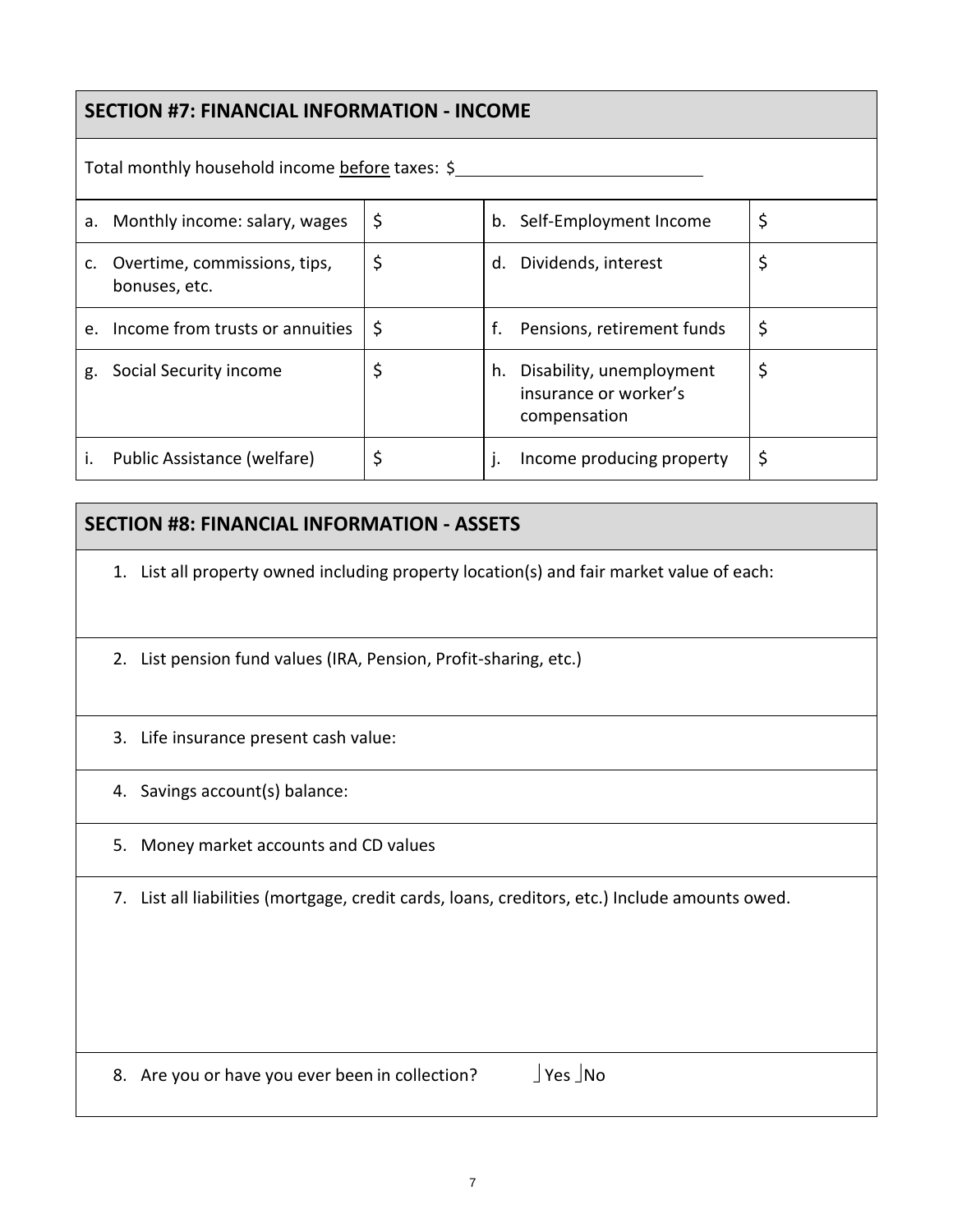|                                                                                                                                                         | <b>SECTION #9: HEALTH INSURANCE INFORMATION</b>                                                                                                                                       |                        |  |  |  |  |
|---------------------------------------------------------------------------------------------------------------------------------------------------------|---------------------------------------------------------------------------------------------------------------------------------------------------------------------------------------|------------------------|--|--|--|--|
| <b>APPLICANT:</b>                                                                                                                                       | Applicant's Insurance Provider:                                                                                                                                                       |                        |  |  |  |  |
|                                                                                                                                                         | <b>Member Number:</b>                                                                                                                                                                 | Phone Number:          |  |  |  |  |
|                                                                                                                                                         | Do you have Prenatal Coverage? JYes J No                                                                                                                                              |                        |  |  |  |  |
|                                                                                                                                                         | Do you have Coverage for Dependents?                                                                                                                                                  | $\vert$ Yes $\vert$ No |  |  |  |  |
| <b>PARTNER:</b>                                                                                                                                         | Partner's Insurance Provider:                                                                                                                                                         |                        |  |  |  |  |
|                                                                                                                                                         | <b>Member Number:</b>                                                                                                                                                                 | Phone Number:          |  |  |  |  |
|                                                                                                                                                         | Do you have Prenatal Coverage? $\Box$ Yes                                                                                                                                             | No                     |  |  |  |  |
|                                                                                                                                                         | Do you have Coverage for Dependents?                                                                                                                                                  | Yes   No               |  |  |  |  |
|                                                                                                                                                         | Does either the applicant or partner have insurance that covers any infertility procedures (including<br>medication, diagnosis, and/or treatment)? $\frac{1}{2}$ Yes $\frac{1}{2}$ No |                        |  |  |  |  |
| If so, describe your coverage in detail:                                                                                                                |                                                                                                                                                                                       |                        |  |  |  |  |
| If your insurance covers any type of infertility treatment, what benefits have you received up to this<br>point? Please include specific dollar amount. |                                                                                                                                                                                       |                        |  |  |  |  |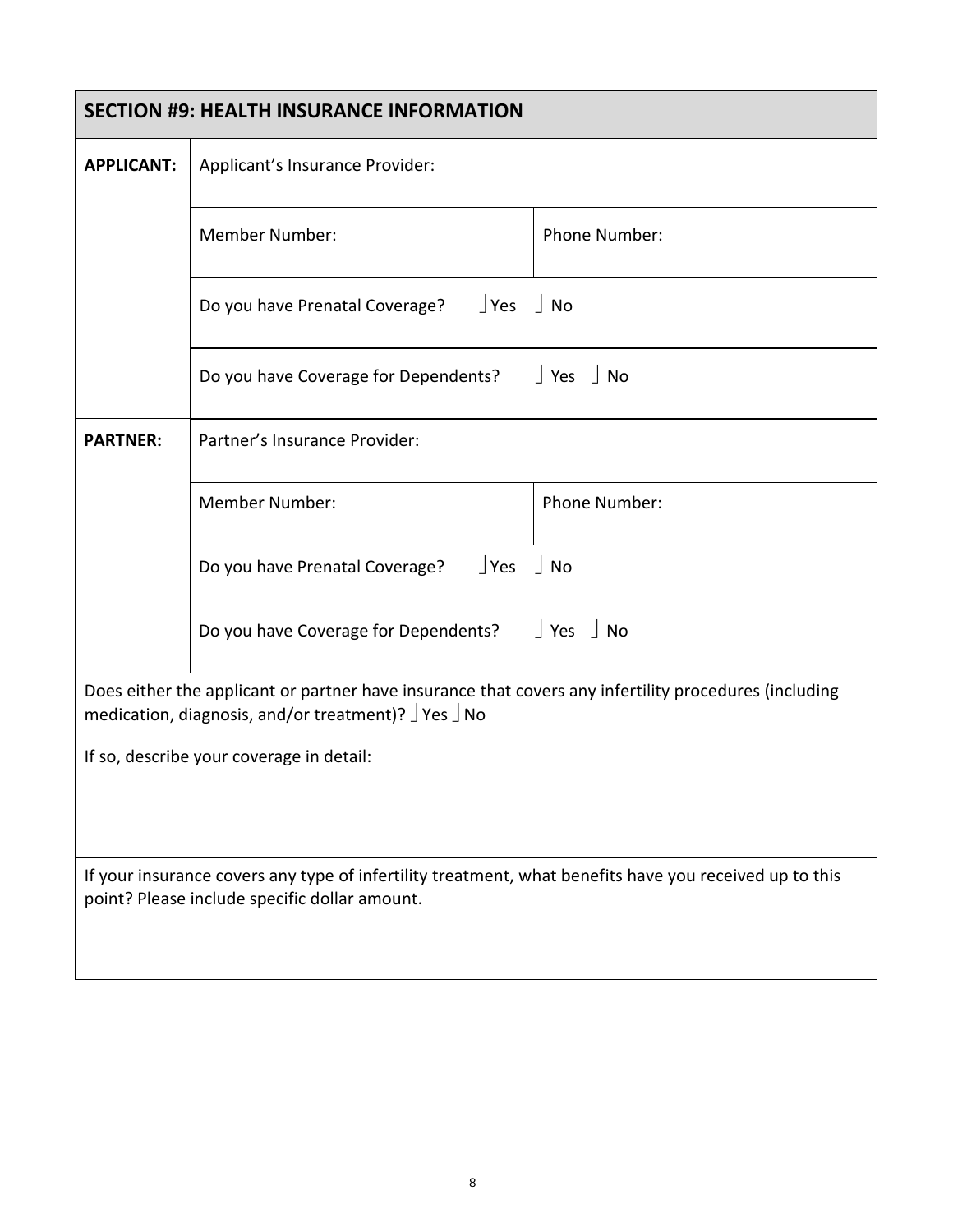## **MEDICALEVALUATION**Completetothebestofyourknowledge.Leaveblankifnotapplicable.

| <b>Patient Information</b>                                                               |       |         |  |  |                                                               |                                                    |      |  |
|------------------------------------------------------------------------------------------|-------|---------|--|--|---------------------------------------------------------------|----------------------------------------------------|------|--|
| <b>Patient Name:</b>                                                                     |       |         |  |  |                                                               |                                                    |      |  |
| Height:                                                                                  |       | Weight: |  |  | BMI:                                                          |                                                    | Age: |  |
| DOB:                                                                                     |       |         |  |  |                                                               |                                                    |      |  |
| Partner Age:                                                                             |       |         |  |  | Does either partner smoke? $\frac{1}{2}$ Yes $\frac{1}{2}$ No |                                                    |      |  |
| Length of infertility (months trying):                                                   |       |         |  |  |                                                               |                                                    |      |  |
| Cause of infertility (check all that apply):                                             |       |         |  |  |                                                               |                                                    |      |  |
| $\perp$ Male tubal/uterine $\qquad$ J Ovarian                                            |       |         |  |  | $\Box$ Unexplained $\Box$ Pregnancy loss                      |                                                    |      |  |
| <b>Prior Treatments</b>                                                                  |       |         |  |  |                                                               |                                                    |      |  |
| Number of IUIs:                                                                          |       |         |  |  | Outcome: eggs, fertilized, transferred, in storage            |                                                    |      |  |
| Number of IVFs                                                                           |       |         |  |  |                                                               | Outcome: eggs, fertilized, transferred, in storage |      |  |
| Date of last procedure:                                                                  |       |         |  |  | Patient currently in treatment: JYes JNo                      |                                                    |      |  |
| If yes, please explain:                                                                  |       |         |  |  |                                                               |                                                    |      |  |
| <b>Female Evaluation</b>                                                                 |       |         |  |  |                                                               |                                                    |      |  |
| Medical problems:                                                                        |       |         |  |  |                                                               |                                                    |      |  |
| Surgical history:                                                                        |       |         |  |  |                                                               |                                                    |      |  |
| Ovarian reserve (day 3): FSH/E2:________, AMH:_________, Antral Follicle count _________ |       |         |  |  |                                                               |                                                    |      |  |
| <b>Tubal/Uterine:</b>                                                                    |       |         |  |  |                                                               |                                                    |      |  |
| <b>HSG result:</b>                                                                       | Date: |         |  |  |                                                               |                                                    |      |  |
| Hydrosonogram:                                                                           |       |         |  |  |                                                               | Date:                                              |      |  |
| Hysteroscopy:                                                                            |       |         |  |  |                                                               | Date:                                              |      |  |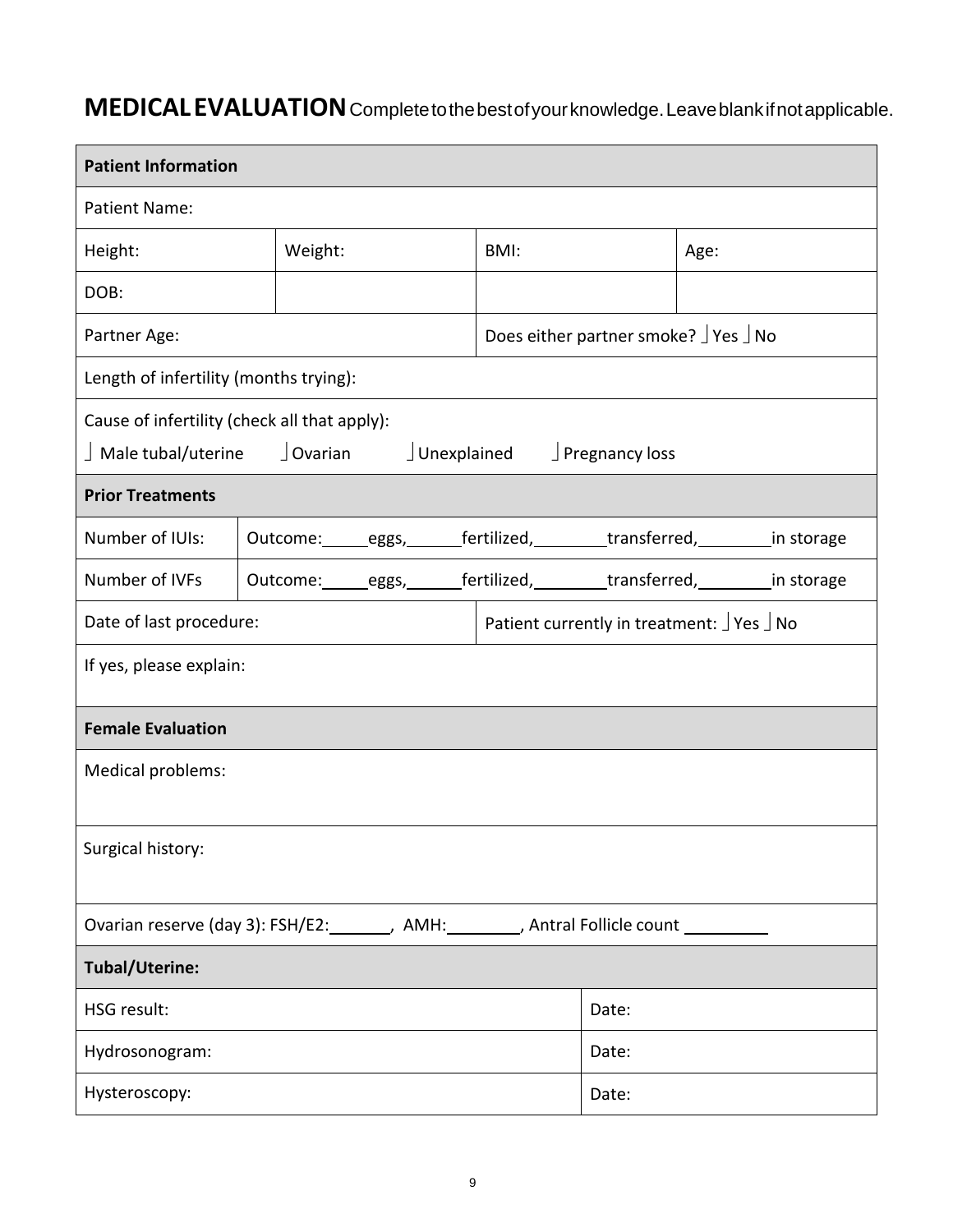| <b>Male Semen Analysis:</b>                                                                                                                                                           |                                                |  |                                       |  |  |  |
|---------------------------------------------------------------------------------------------------------------------------------------------------------------------------------------|------------------------------------------------|--|---------------------------------------|--|--|--|
| Volume (ml):                                                                                                                                                                          | Sperm concentration (million/ml):<br>Motility: |  |                                       |  |  |  |
| Normal morphology (WHO or Kruger strict criteria):                                                                                                                                    |                                                |  |                                       |  |  |  |
| <b>Treatment Plan</b>                                                                                                                                                                 |                                                |  |                                       |  |  |  |
| Recommended treatment for patient?                                                                                                                                                    |                                                |  |                                       |  |  |  |
| Type of medications and dose you plan to use:                                                                                                                                         |                                                |  |                                       |  |  |  |
| Total cost excluding meds (excluding discounts; enter discount availability on page 10):<br>\$.<br>Everlasting Hope DOES NOT pay for cryopreservation. Please do not include in cost. |                                                |  |                                       |  |  |  |
|                                                                                                                                                                                       |                                                |  | Anesthesia: \$                        |  |  |  |
| Facility fee: \$                                                                                                                                                                      | Other: $\frac{1}{2}$                           |  | Includes ICSI? $\vert$ Yes $\vert$ No |  |  |  |
| Approximate medication cost: \$                                                                                                                                                       |                                                |  |                                       |  |  |  |
| Portion (if any) to be covered by insurance: \$                                                                                                                                       |                                                |  |                                       |  |  |  |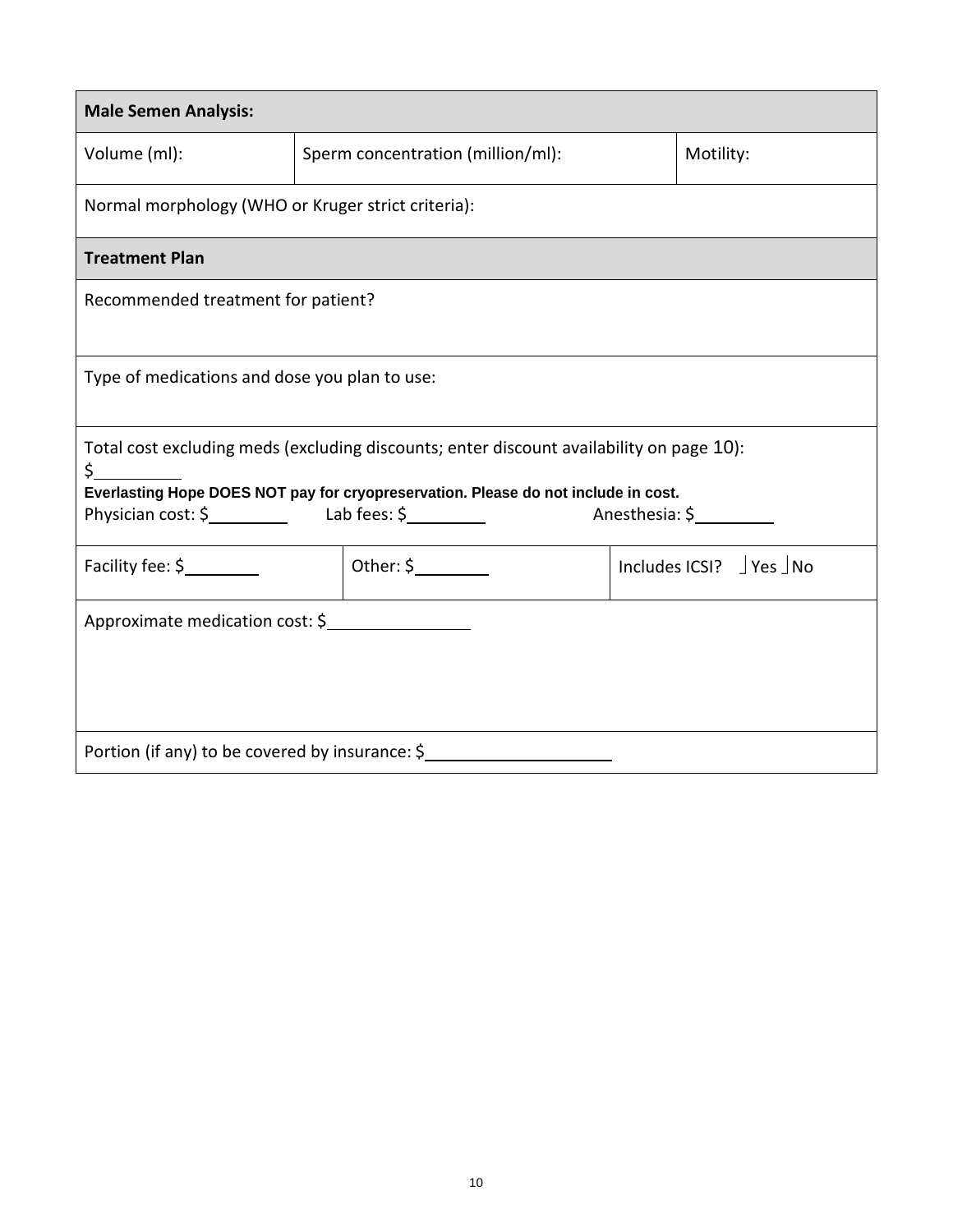| Have you or your partner ever been diagnosed with any of the following? (check all that apply)               |  |  |  |  |  |  |
|--------------------------------------------------------------------------------------------------------------|--|--|--|--|--|--|
| $\int$ Cancer $\int$ Hepatitis<br>$\perp$ HIV<br>$\Box$ Diabetes<br>$\vert$ Heart disease<br>$\int$ Other If |  |  |  |  |  |  |
| so, please explain in detail:                                                                                |  |  |  |  |  |  |
|                                                                                                              |  |  |  |  |  |  |
|                                                                                                              |  |  |  |  |  |  |
| Have you or your partner ever been diagnosed with any of the following? (check all that apply)               |  |  |  |  |  |  |
| $\Box$ Bipolar disorder $\Box$ Personality disorder<br>J Other mental condition<br>$\Box$ Depression         |  |  |  |  |  |  |
| If so, please explain in detail:                                                                             |  |  |  |  |  |  |
|                                                                                                              |  |  |  |  |  |  |
|                                                                                                              |  |  |  |  |  |  |
| Applicant: what medications do you currently take?                                                           |  |  |  |  |  |  |
|                                                                                                              |  |  |  |  |  |  |
|                                                                                                              |  |  |  |  |  |  |
| Partner: what medications do you currently take?                                                             |  |  |  |  |  |  |
|                                                                                                              |  |  |  |  |  |  |
|                                                                                                              |  |  |  |  |  |  |
|                                                                                                              |  |  |  |  |  |  |
|                                                                                                              |  |  |  |  |  |  |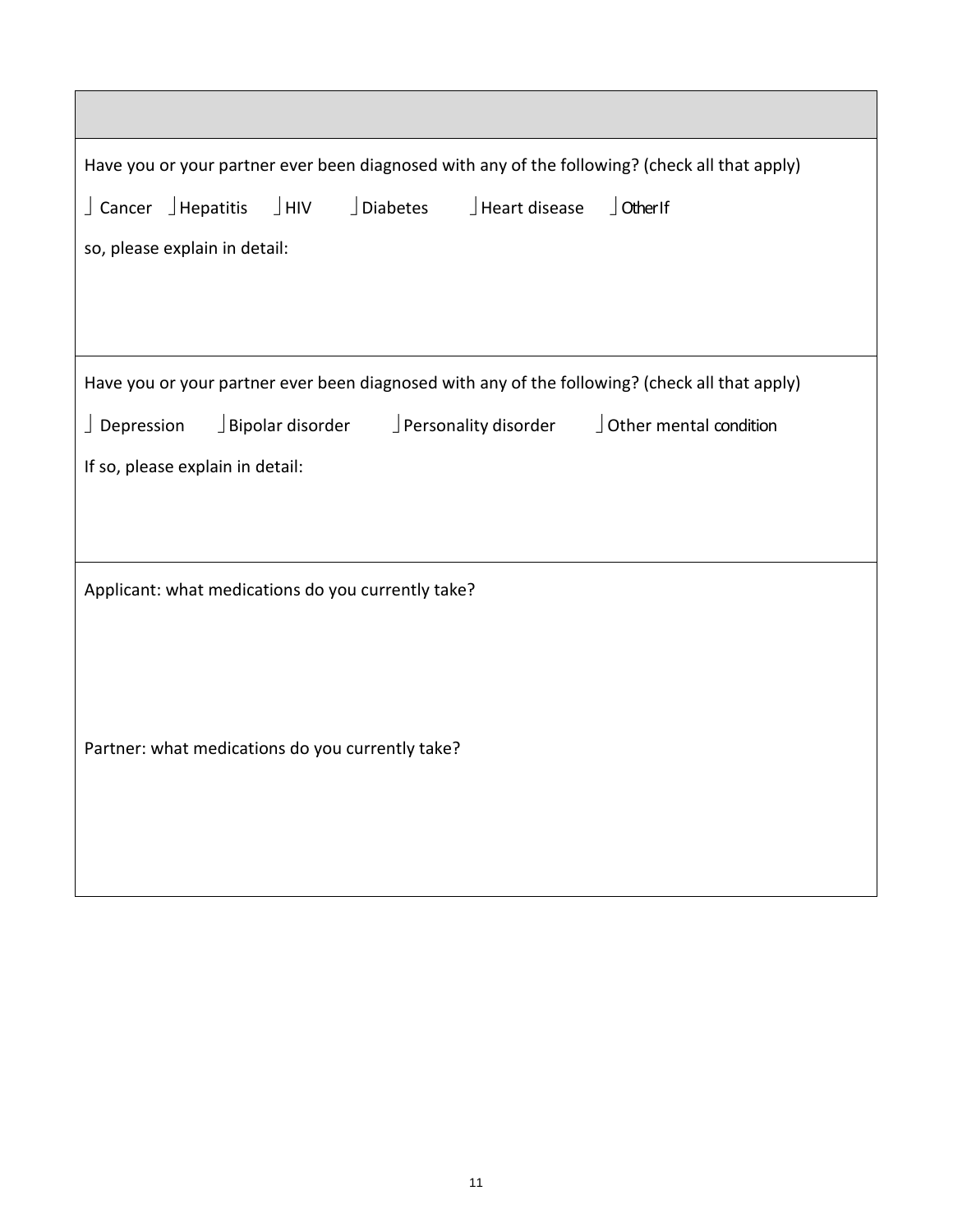| <b>ADDITIONAL INFERTILITY HISTORY</b><br>Note: This section is IN ADDITION to the personal story you are asked to submit. |                                             |  |  |  |
|---------------------------------------------------------------------------------------------------------------------------|---------------------------------------------|--|--|--|
| Have you ever been pregnant? $\Box$ Yes $\Box$ No                                                                         | Result?                                     |  |  |  |
| When? $\qquad \qquad$                                                                                                     |                                             |  |  |  |
| List any additional infertility history you feel we need to know.                                                         |                                             |  |  |  |
| Total expenses for past procedures: \$                                                                                    | Still paying for these procedures? JYes JNo |  |  |  |
| What is your "clinic" history? Have you sought a second opinion, changed clinics, etc? Please detail.                     |                                             |  |  |  |
| When do you anticipate starting your treatment?                                                                           |                                             |  |  |  |
| (Note that Everlasting Hope does not reimburse for procedures already begun)                                              |                                             |  |  |  |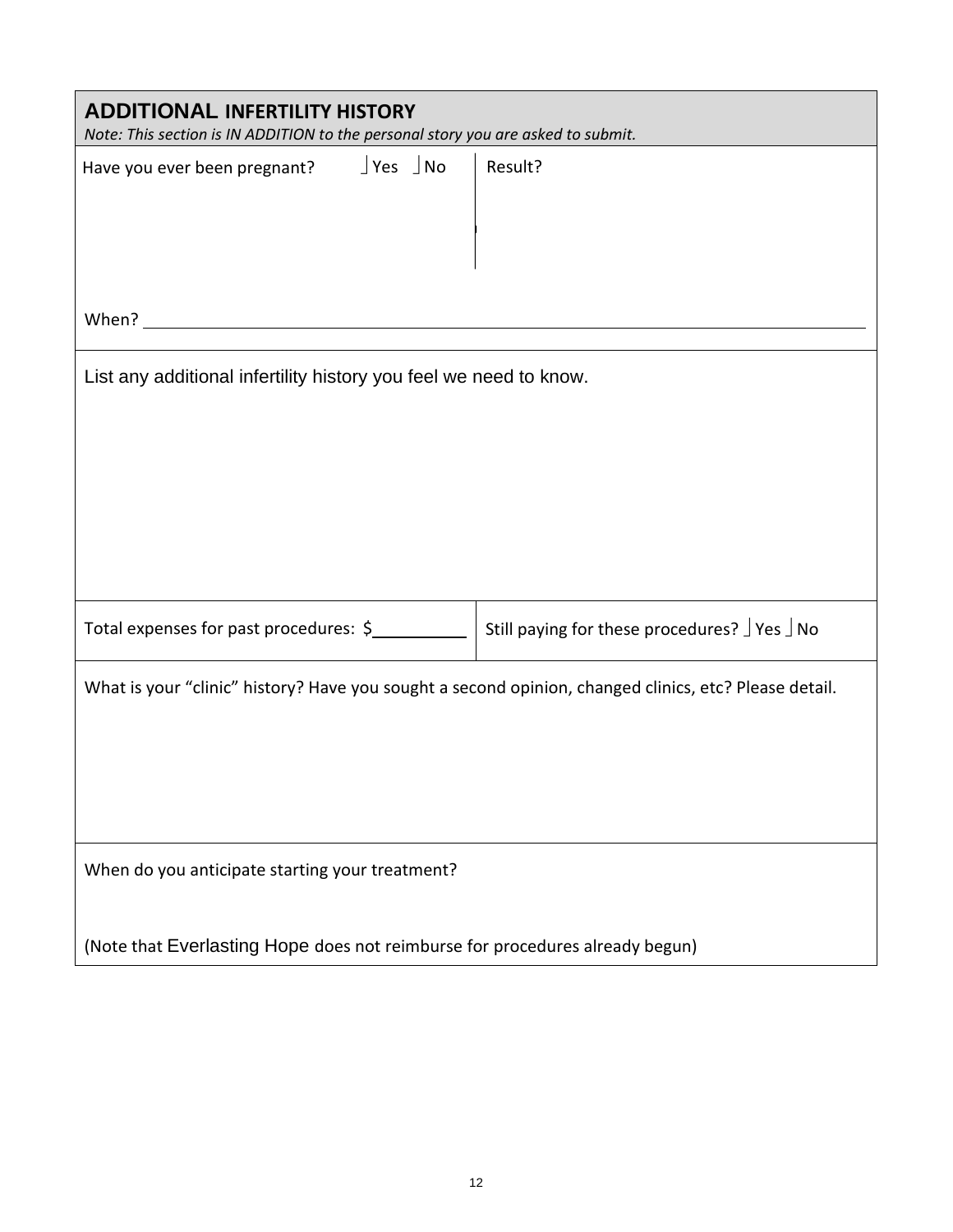# **PHYSICIAN RECOMMENDATION FORM**

#### **THE FOLLOWING MUST BE COMPLETED BY YOUR PHYSICIAN'S OFFICE:**

| What is your recommendation for treatment for this patient? |  |
|-------------------------------------------------------------|--|
|                                                             |  |

#### PLEASEFEELFREETOADDANYSTATEMENTINSUPPORTOFTHEPATIENT'SGRANTREQUEST.

#### THIS FORM HAS BEEN COMPLETEDBY:

| Name   | Title<br><u> 1989 - Jan Barbara Barbara, prima prima prima prima prima prima prima prima prima prima prima prima prima pri</u> |  |
|--------|--------------------------------------------------------------------------------------------------------------------------------|--|
| Clinic |                                                                                                                                |  |
|        |                                                                                                                                |  |
|        |                                                                                                                                |  |
| Phone  | Email                                                                                                                          |  |
| Fax    |                                                                                                                                |  |
|        | The above statements are accurate to the best of my knowledge.                                                                 |  |

Physician Date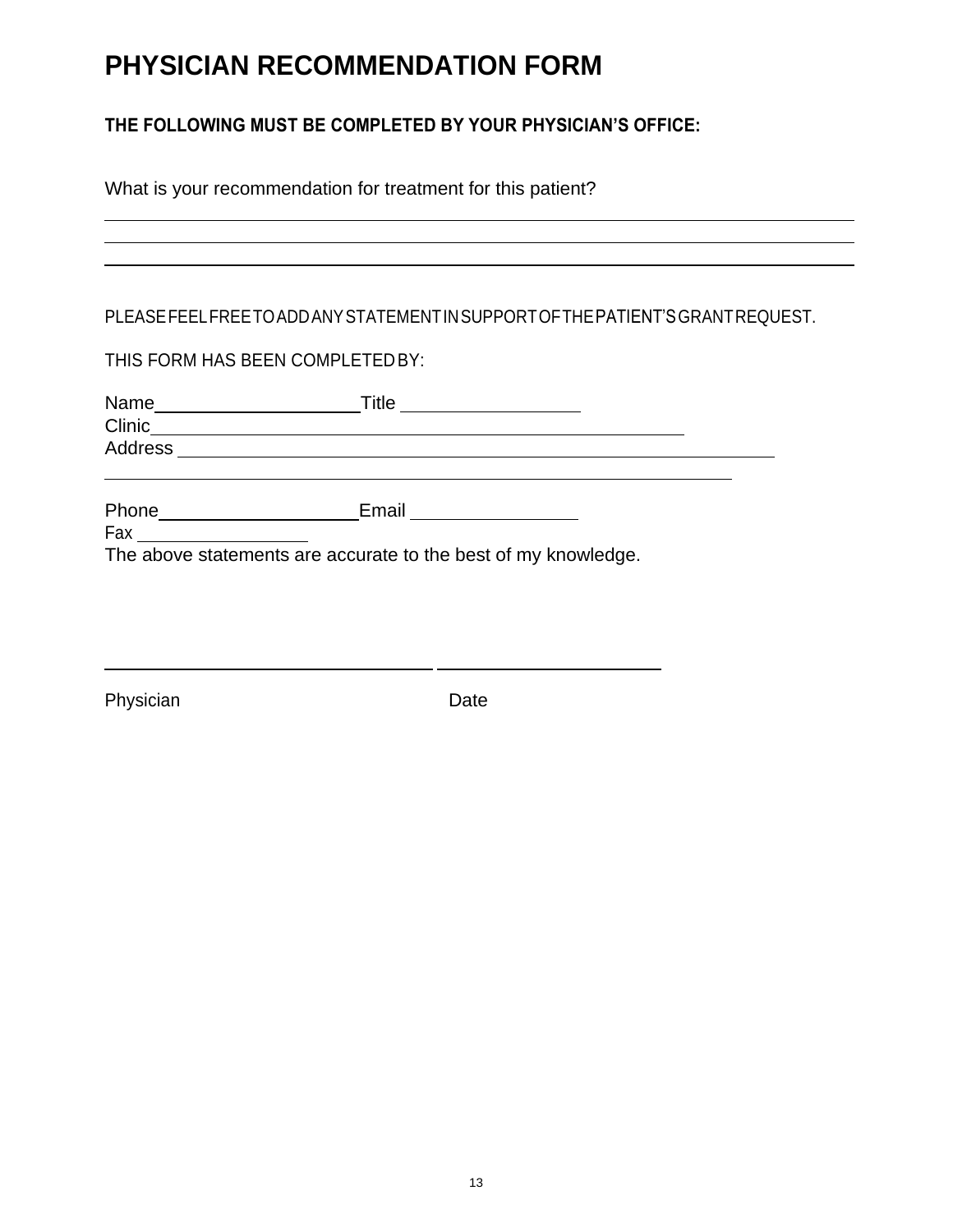# **PATIENT AUTHORIZATIONFORUSEANDDISCLOSUREOF PROTECTED HEALTHINFORMATION**

By signing, I authorize the clinic named below to disclose certain protected health information about me to Everlasting Hope.

This authorization permits the above mentioned clinic to disclose health information about me (and my partner, if applicable) for the purpose of applying for a grant from Everlasting Hope.

| Clinic name: |  |
|--------------|--|
| Address:     |  |
|              |  |
|              |  |
| Physician:   |  |

| Applicant: print name               | Applicant: signature               | Date |
|-------------------------------------|------------------------------------|------|
|                                     |                                    |      |
|                                     |                                    |      |
| Partner (if applicable): print name | Partner (if applicable): signature | Date |